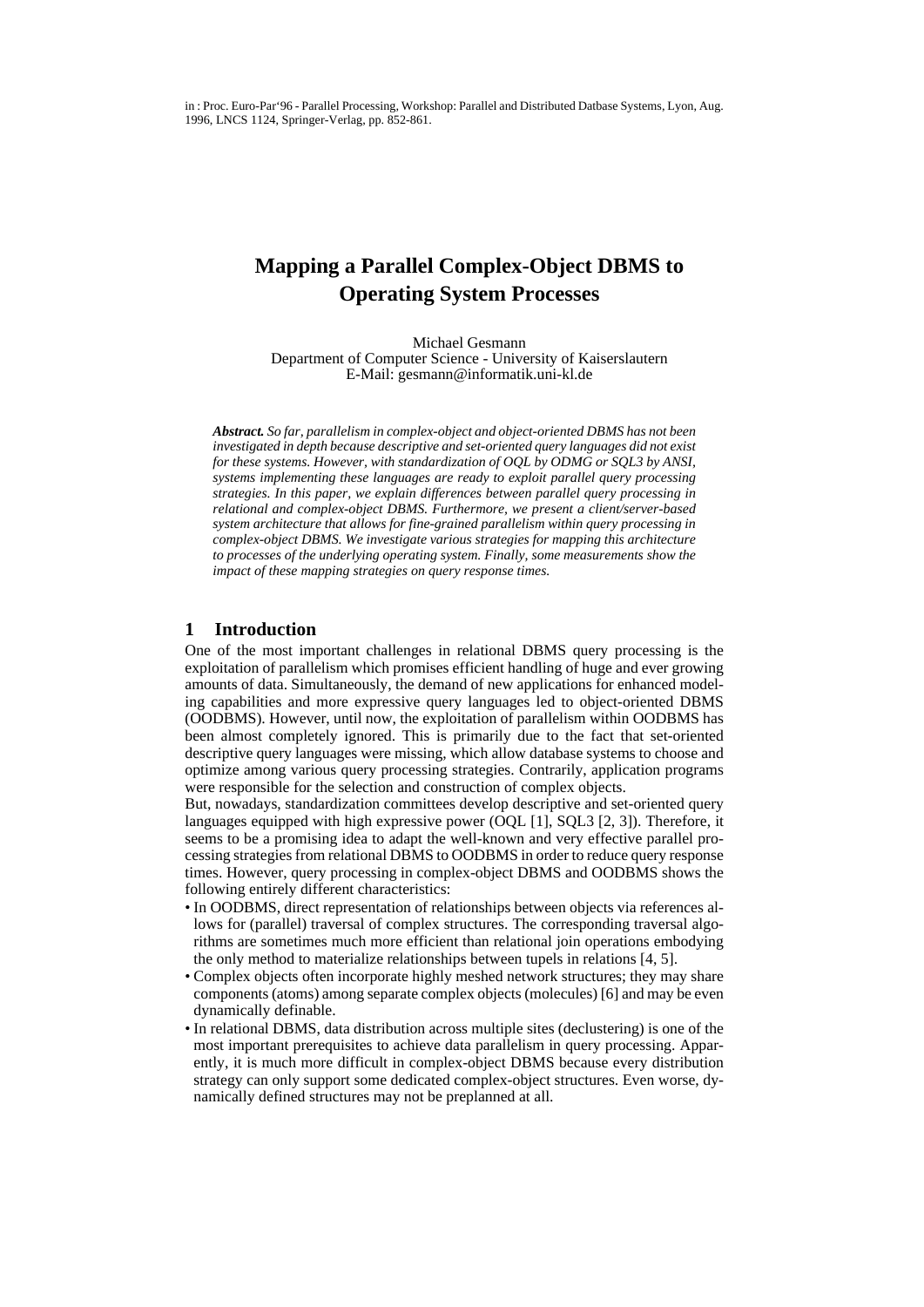• Finally, due to the enhanced semantics in OO data models and query languages, OO query processing requires comparatively more cpu-resources than relational query processing [6, 7]. These resources are mainly required for retrieval or manipulation of composite data types; obviously, they are also needed by more sophisticated query operators like recursion. Furthermore, due to structural overlap, when molecules are assembled from atoms, these atoms may appear in multiple roles in a single molecule or in different molecules. Therefore, query processing facilities have to separate atoms' data and molecules' structure information (composition relationships). This means, attribute values of a single atom, appearing in various roles in (a single or in multiple) resulting molecules should be represented only once without any replication. At the same time, since (data) atoms in different roles can comprise multiple references, this structure information has to be represented separately.

Due to these fundamental differences, OODBMS require new concepts when applying parallelism in query processing [8]. Concentrating on complex-object structures in this paper, we examine an implementation architecture for a parallel complex-object DBMS which supports fine-grained parallelism at various system layers. After having described the overall client/server-based architecture, we concentrate on the mapping of this architecture to the operating system services, i.e. processes.

[9] recently described how to parallelize OO7 benchmark's complex traversal operations. In contrast to our approach, their implementation encapsulates parallel strategies in methods belonging to objects. They did not try to integrate exploitation of parallelism in a more general query processing framework. Similarly, [10] explored OO traversals. In contrast to [9], their implementation is based on a vertical partitioning of object data and storing these data in relations. They concentrated on main memory processing and a declarative interface for path traversals which allows for system embedded traversal execution outside of application code in methods. [11] investigates parallel query processing algorithms. In contrast to our work, they also rely on vertical data partitioning and obtain their results from simulations. Issues about system architecture are not discussed in their work. Finally, [12] investigates parallel query execution when mapping object-oriented data to a relational DBMS and executing the same or different operations on various relations in parallel in a parallel relational DBMS.

In the next section, we describe our PRIMA system as far as needed for the following discussions and measurements. In Sect. 3, we describe how parallelism can be achieved and exploited in query processing within the system. Sect. 4 presents our measurements based on the OO7-Benchmark. The paper concludes with the most important results.

## **2 The PRIMA System**

In this section, we give a concise overview of the PRIMA system for the subsequent discussion about issues of parallelism. For more detailed descriptions see [13, 14].

#### **Data Model**

First of all, we outline the relevant characteristics of the MAD model (cf. Fig. 2.1). Well-known concepts of the relational model help us to explain similarities and differences, when mapping entity and relationship types of the real word using the concepts of the data model:

Relations are named **atom types** and tupels are now called **atoms**, which represent entities of the real world. Atoms consist of **attributes** of various data types, are uniquely identifiable, and belong to their corresponding atom type. Atom identification is achieved by a special **identifier type** which is implemented by system-supplied surrogates. Values of this type are called **identifiers**.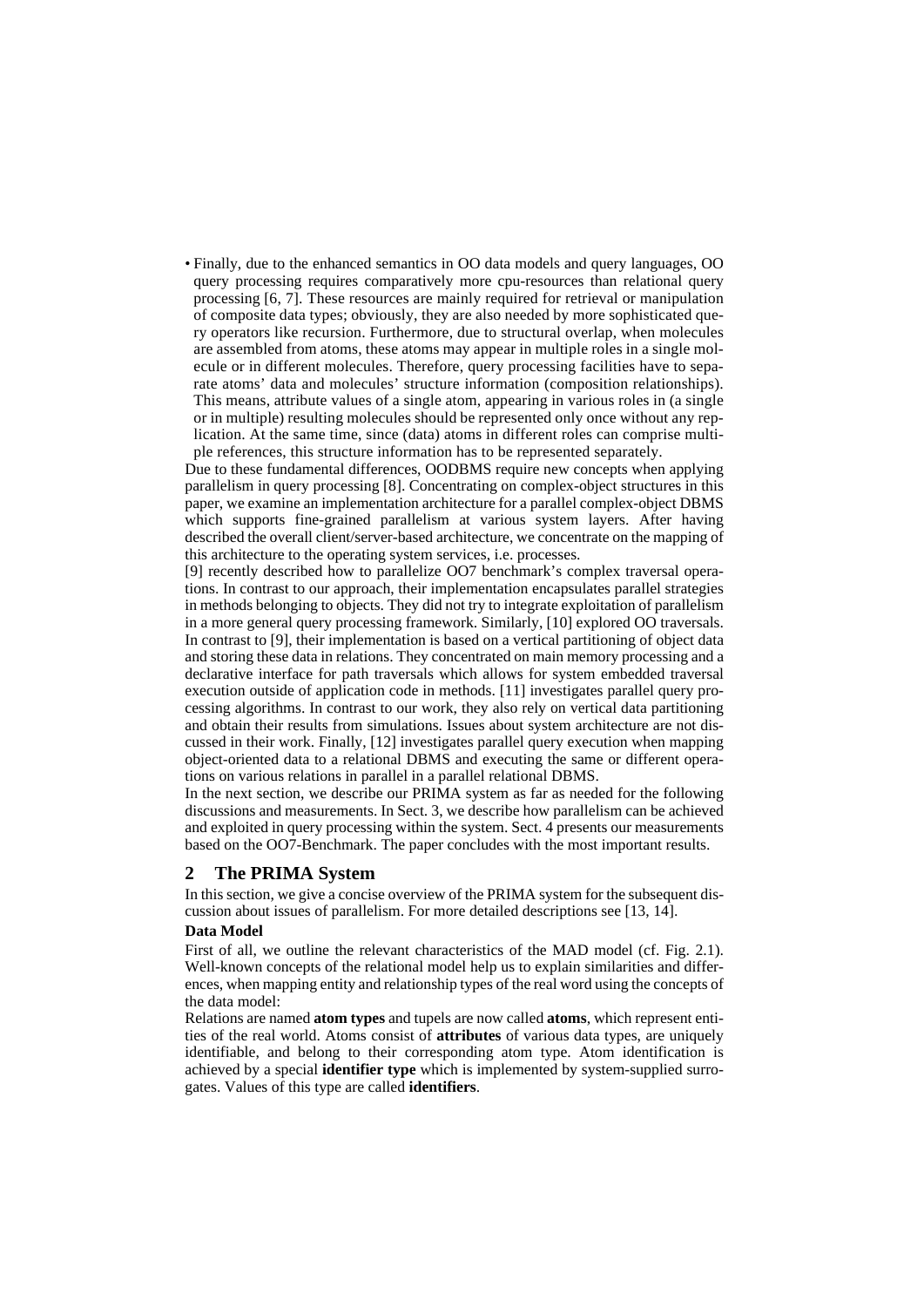

All relevant relationship types between entity types are explicitly specified in the DB schema and represented in the DB. These relationship types, simply called **reference types**, are represented in an explicit and symmetrical way. As a result, the DB schema can be expressed by undirected graphs (network-like) of atom types. Atoms are connected to each other by **references** according to the reference types specified in the DB schema. As an important consequence, the DB can be viewed as an undirected network of atoms. References are implemented by lists of identifiers belonging to atoms of exactly one type, namely the referenced atom type.

Based on the atom network, complex objects, so called **molecules**, are dynamically definable. The SQL-like, set oriented, and descriptive query language MQL (molecule query language) is used to define their structure, named **molecule type**. An example of simple structural overlap of (simple) molecules is illustrated in Fig. 2.1 by the four resulting molecules characterized by the root atoms e0, e1, e2, and e3. Sharing of subcomponent types (subcomponents) and cyclic references can lead to meshed and recursive molecule types (molecules).

#### **System Architecture**

Like other systems, e.g. DASDBS [7], our system is implemented as a DBMS kernel architecture (cf. Fig. 2.2). This kernel system which implements an application-independent complex-object interface is responsible for all tasks of data and meta-data management, for mapping these structures to storage devices, as well as for transaction control. The data system implements operations on molecule sets offered at the interface of the kernel. These operations are internally transformed to operations on atoms. The access system transforms these operations on atoms to operations on blocks of the available storage structures. The storage system is responsible for buffer and file management. For parallel data access, it provides data distribution to multiple disks.

| Application<br><b>Kernel Interface</b>                      |                               |                      |  |  |  |
|-------------------------------------------------------------|-------------------------------|----------------------|--|--|--|
| Transaction<br>Synchronization<br>Consistency<br>Management | Data System                   |                      |  |  |  |
|                                                             | <b>Access System</b>          | Meta-data<br>Manage- |  |  |  |
|                                                             | <b>Buffer Manager</b>         |                      |  |  |  |
|                                                             | Storage System<br>File System | ment                 |  |  |  |
| Figure 2.2: Architecture of the PRIMA system                |                               |                      |  |  |  |

Every layer is divided into a client/ server architecture consisting of multiple services each implementing a dedicated functionality. In Fig. 2.2, this is indicated for the Storage System. Interfaces for every service expose set orientation in order to enable parallel processing.

#### **3 Parallelism**

Based on a functional decomposition, a client/server model defines the framework for database processing in PRIMA. Now, we introduce the notions as used in this paper and present basic concepts used to achieve parallelism in query processing.

A client requests some specific functionality, called **service**, from a **server process** which implements this service. To achieve real parallelism, multiple server processes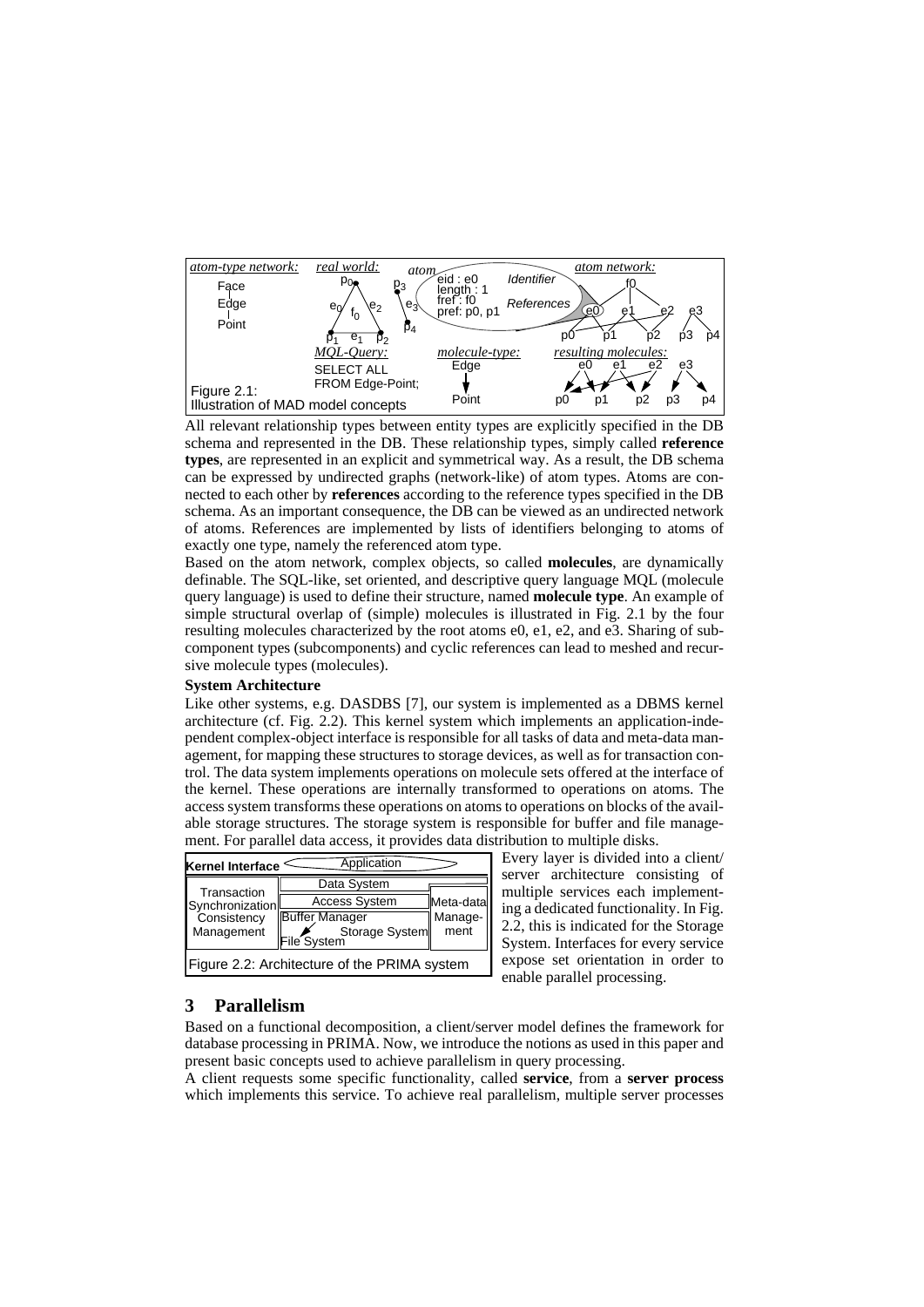must exist at a time executing concurrent requests simultaneously. A set of server processes implementing a service is called **server**. The execution of a service in a process is called **task**. **Server tasks** which need some other services in order to calculate their results have to invoke further **client tasks**.

When considering parallel query processing in DBMS a couple of parameters determine the system's performance, e.g. the underlying hardware, the runtime system offering parallel processing primitives, the algorithms used for specific operations, and, finally, mapping of services to operating system primitives. In the sequel, we will discuss these issues as far as necessary for the subject of this paper.

From the hardware's point of view, our runtime system especially supports sharedmemory multiprocessor systems which enable very efficient communication and load distribution between clients and servers. Due to the already mentioned structural overlap of complex objects, we do not consider complex-object distribution in shared nothing systems.

From the <u>runtime system's point of view</u> task invocations are performed asynchronously in order to enable multiple independent server-task invocations and parallel execution of a client task with its server tasks. Furthermore, in order to allow pipelining between multiple stages of client-task/server-task relationships, a server task can return partial results to its client task. An efficient implementation of a runtime system [14] enables processing of fine-grained parallel tasks in multiple processes.

Considering the operating system primitives, parallelism appears only, if multiple processes execute tasks simultaneously. In the following, we illustrate the possibilities provided in PRIMA for mapping tasks and services to processes [15] (cf. Fig. 3.1).



We have chosen a multi-tasking approach, i.e., a single process can execute multiple tasks. In order to exploit waiting situations when executing a task, e.g. when waiting for results of server tasks, the client task voluntarily breaks its execution. Thereafter, the server process can continue with another task waiting for its execution. This

implementation has two strong advantages over an alternative single-tasking implementation. First, it saves a lot of administration overhead (context switches, scheduling) in the operating system because OS administration is limited to a small and fixed number of processes. This enables higher degrees of parallelism by fine-grained parallel tasks. Second, this realization makes it possible to implement our own DBMS specific taskscheduling strategies which can exploit task semantics.

As described so far, every service can be mapped to a separate unique server process (single-service/single-process). However, to enable parallel execution of requests to the same service we allow a static replication of server processes (single-service/multi-process). In such an implementation, tasks computing a specific service may be started or continued in any available process of this server. Obviously, common data structures to be located in shared memory are required and access to these data structures has to be synchronized carefully. Finally, w.r.t. mapping of services to processes, we can combine multiple (closely cooperating) services within a single program (multi-service/ multi-process) which avoids unnecessary context switches when invoking a task in another server. It particularly enables integration of all services into a single program, which then may run in multiple processes.

The presented process structures offer highest flexibility when mapping services to processes. Allocating services in processes and installing processes in a running system is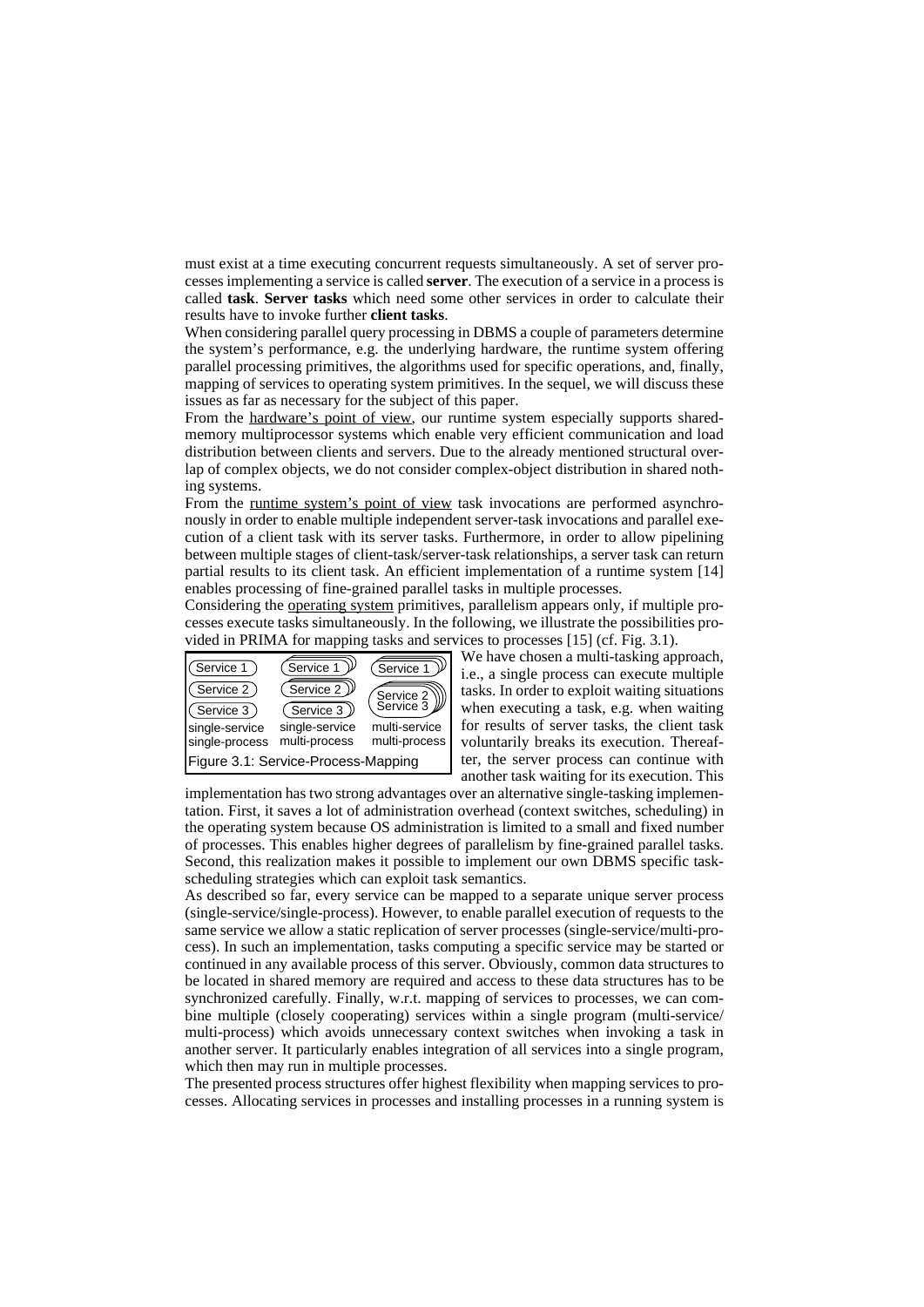called configuring the system, the resulting constellation is called **configuration**. In contrast to other systems, e.g. DBS3 [16], we do not exploit light-weight processes (tasks, threads) of modern operating systems for two reasons. First, current implementations do not allow for easy integration of our own DBMS specific scheduling strategies. Second, there were no efficient implementations available on a SEQUENT when starting the PRIMA implementation. In comparison to implementation architectures of other parallel relational systems, e.g. VOLCANO [17] or XPRS [18], we enable finer granules of parallelism. Whereas these systems parallelize query execution plans on the level of algebra operators we dynamically determine degrees of parallelism at initialization time of tasks on every level of our architecture. This means, in our system exploitation of parallelism is not visible on the algebra level and invisible to other operators and we do not introduce special operators. For a more detailed discussion see [8].

## **4 Measurements**

In order to report on the benefits and potential gains of parallelism within an application environment, we set up the PRIMA system with special measurement tools and an appropriate workload to be executed on a SEQUENT Symmetry (S27). With a number of selected measurements, we want to explore the effect of various configurations on query response times. The OO7-Benchmark, shortly described in the next subsection served as a guideline to design a standard workload used in our measurements.

#### **4.1 OO7-Benchmark**

Because OO7 is completely described in multiple publications, we will just give an outline; for the benchmark's definition we refer to the literature, e.g. [19, 20]. OO7 models a synthetical complex-object hierarchy of design objects (cf. Fig. 4.1) which is assumed to be typical for CAD databases. The database stores modules which are composed of complex assemblies. Complex assemblies are aggregates composed of other complex assemblies or of basic assemblies. Basic assemblies consist of composite parts which contain atomic parts. Atomic parts are connected to each other in a predefined way. The operations to be executed in OO7 are adjusted to OODBMS, i.e. they primarily evaluate pointer-swizzling behavior and navigation through object structures. Furthermore, operations only cover very limited query facilities, i.e. simple path expressions.



When implementing this benchmark on PRIMA, we had to adapt the benchmark's schema to the MAD model and the operations to MQL [21] (cf. Fig. 4.2). Top-level classes, which are not subclasses of other classes, attributes, and types can be mapped to atom types, attributes, and types of MAD, respectively. Simple references in OO7, implementing part-subpart relationships, can be expressed by reference types between corresponding atom types. Class - subclass relationships can be modeled explicitly in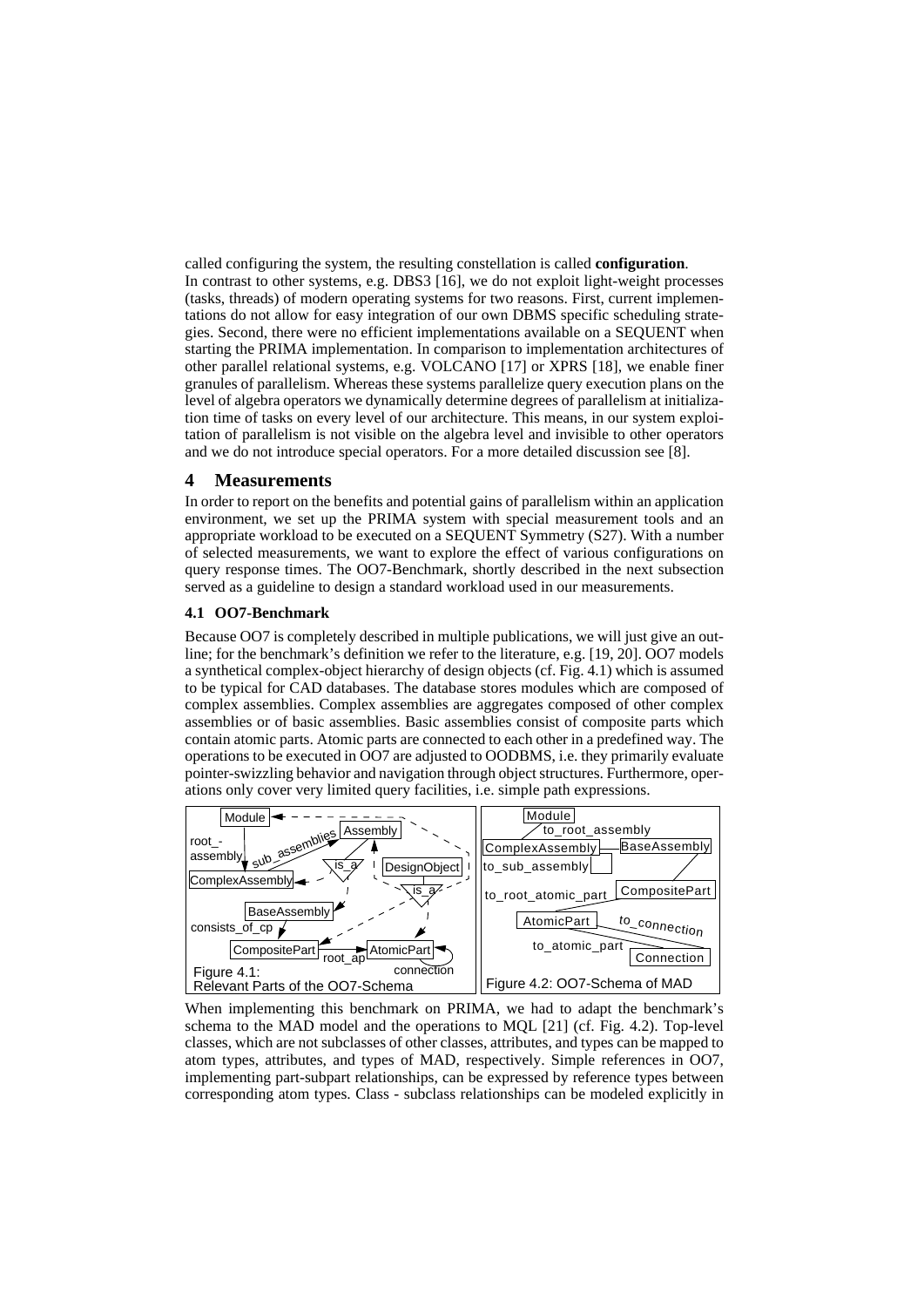MAD because OO7 contains only inheritance of attributes but not inherited values, methods, consistency constraints, etc. As a consequence, we can model all subclasses as individual atom types which comprise all inherited attributes.

After the schema transformation, we had to analyze the OO7 operations. Due to space limitations, we concentrate on the following benchmark operations:

Q5: A query which returns the numbers of those basic assemblies which consist of younger composite parts (in the benchmark this is called Single-Level Make),

T1: Traversal of the whole complex-object hierarchy (Raw Traversal), and

T6: Traversal of the complex-object hierarchy from modules to their atomic parts, but without traversing the connections between atomic parts (Sparse Traversal).

Our MQL queries for Q5, T1, and T6 are listed in the Appendix. Mapping Q5 to MQL is straight-forward and simple. Because the resulting molecules are very small the Data System has to accomplish only small amount of work. Translating traversal operations to queries is a bit more difficult because such statements include definition of complex recursive molecules. Due to processing of these recursions, query execution will consume substantial cpu-resources. Since the query for T1 is much more complicated than the query for T6, we measured query response times for T6 only.

In order to compare query response times to performance of pure traversals which do not construct complex objects, we additionally implemented T1 and T6 on top of our Access System. However, we provide two traversal algorithms, which are expected to show different performance behavior due to varying I/O-requirements and task administration overhead:

- depth-first (dft) corresponds to the specified depth-first traversal-algorithm in the benchmark, i.e., it follows references for every atom immediately in a depth-first order. This implementation does not allow for much parallelism and because of the huge number of invoked tasks, it induces a lot of administration overhead.
- set-oriented (st) corresponds to a breadth-first traversal-algorithm. However, in contrast to dft, it always requests as much atoms as possible from the access system. This means, a single task reads all atoms on a layer in the benchmark's hierarchy, where module is layer 0, all referenced complex assemblies form layer 1, and so on. Due to these set-oriented requests, this approach does not provoke that much overhead than our dft implementation. Furthermore, it promises optimal performance if the DBMS buffer cannot store all requested pages because it causes less page I/O than dft, because set-oriented processing prevents unnecessary multiple reads of the same page [22].

#### **4.2 Environment**

For our measurements, we use a SEQUENT Symmetry (S27) which is a closely coupled multiprocessor system (8 processors, 6MHz Intel 80386), running DYNIX V3.0.18, and offering shared memory for communication and task management. Every processor has a cache of 64 kbytes. Processors and shared memory are connected by a 64-bit system bus with a channel bandwidth of 80 MB/second. Data has been allocated on a single disk (Fujitsu M2382K, about 25 ms avg. response time, 3 MB/second transfer rate).

All measurements described are executed in a conventional environment, i.e., neither the hardware environment nor the operating system have been modified. Of course, the machines are used exclusively during measurements. Queries and traversals are executed on a small database which covers about 5.7 MB (4MB data, 1.7 MB address mapping information) for those parts which are relevant in this context. The DBMS buffer comprises 0.8 MB. The employed PRIMA DBMS kernel consists of 14 services [8] which can be divided into the following **server groups** (compare to Fig. 2.2):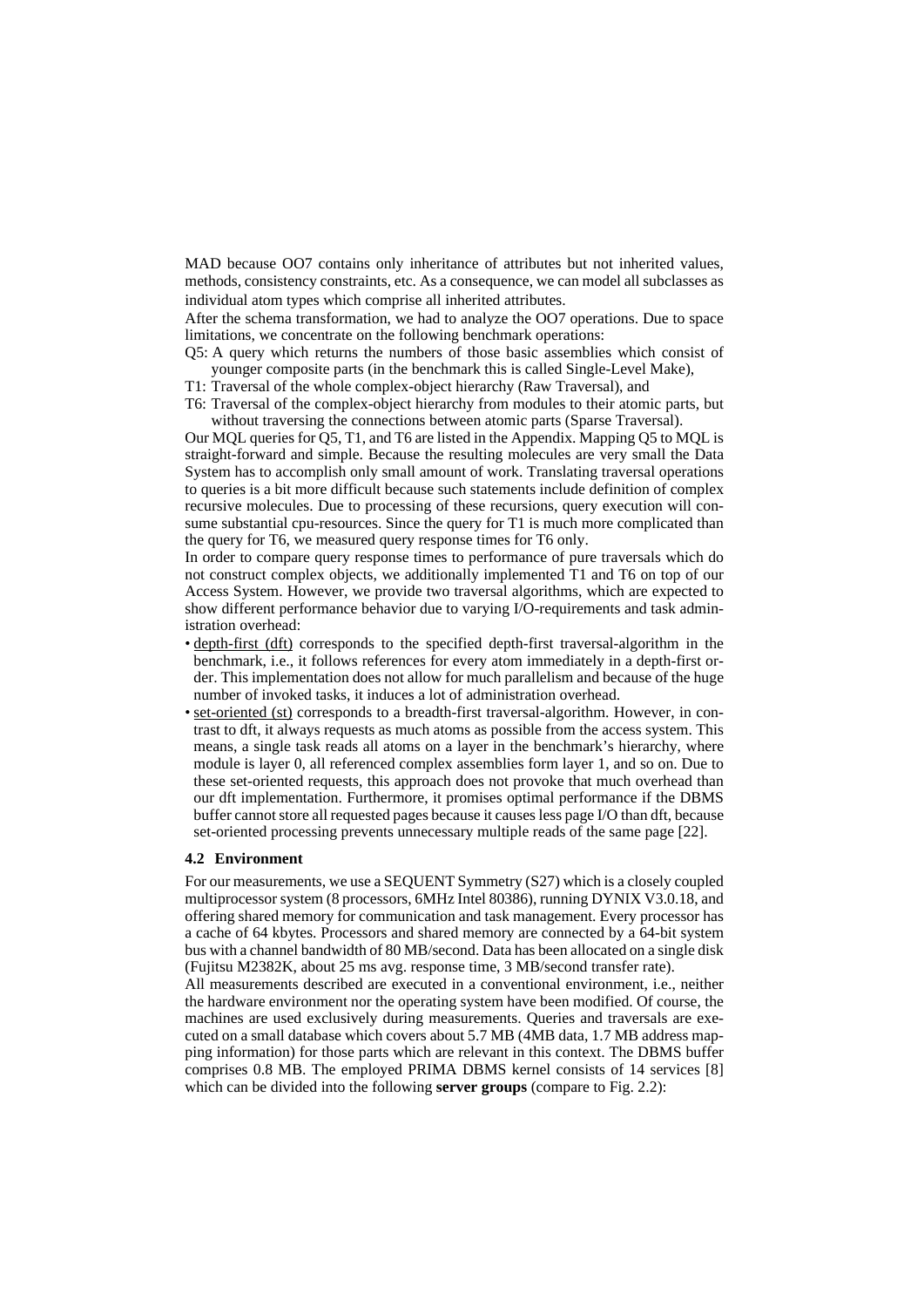- data-system services (compiler, optimizer, query execution),
- access-system services (distribution, address information, basic storage, btree),
- storage-system services (buffer management, file management),
- transaction-management services (synchronization, logging&recovery, consistency-
- management, transaction management), and - meta-data management service.

# **4.3 Configurations**

By the measurements we want to compare the performance of the already described load w.r.t. different configurations differing in the degree of achievable inter- and intra-service parallelism. The configurations vary in the way of coupling services and groups of services within programs as well as in the number of processes running these programs. The considered configurations are:

- $\cdot$  {1, 3}-services: We start measurements with configurations where every process incorporates a single service. This means, every process has to manage only tasks which are directed to the incorporated service. In order to allow for intra-service parallelism we need multiple processes executing the same service. Therefore, *3-services* refers to configurations in which every service runs in 3 processes.
- $\{1, 3\}$ -groups: Major drawbacks of the previously described configurations are the vast number of processes and context switches which are inherently necessary when executing tasks in different services. In order to avoid these problems, we considered further configurations integrating all services which belong to the same server group into individual programs. The term *n-groups* denotes configurations, where each of these programs runs in n processes. Hence, 1-groups enables inter-service parallelism between services in different groups, but not inter-service parallelism between services in the same group and no intra-service parallelism at all. With n=3, we allow interservice parallelism because tasks of services allocated in the same program can be executed simultaneously in different processes. Moreover, for the same reason, we can achieve intra-service parallelism of degree 3.
- $\cdot$  {1, 5, 7, 10}-system: In order to further reduce the number of context switches, we finally integrated all services into a single program. This approach enables highest possible flexibility in load balancing since every process can serve every request. However, at the same time, it induces more task administration overhead than the previously described configurations, because every process has to manage tasks for all services. Running this program n times leads to the configuration called *n-system*. With  $n=1$ . there is no parallelism at all, with  $n>1$ , we enable inter- as well as intra-service parallelism. For  $n<8$ , we assume to have one processor available for every process all the time. Note, one processor is required for operating system processes and for our client process. For n>8, there are more processes than processors, and, therefore, processes may be interrupted due to operating system scheduling.

Of course, it is conceivable to define further configurations, however, the presented ones cover all relevant and interesting aspects to be investigated here, i.e., possible intraas well as inter-service parallelism and operating system overhead.

#### **4.4 Results**

Table 1 summarizes the results of our measurements. It shows response times for depthfirst raw traversal (dft(T1)), set-oriented raw traversal (st(T1)), set-oriented sparse traversal (st(T6)), sparse-traversal query (T6-Q) and single-level make query (Q5) within the different configurations, explained in Sect. 4.3. All numbers indicate response times in seconds.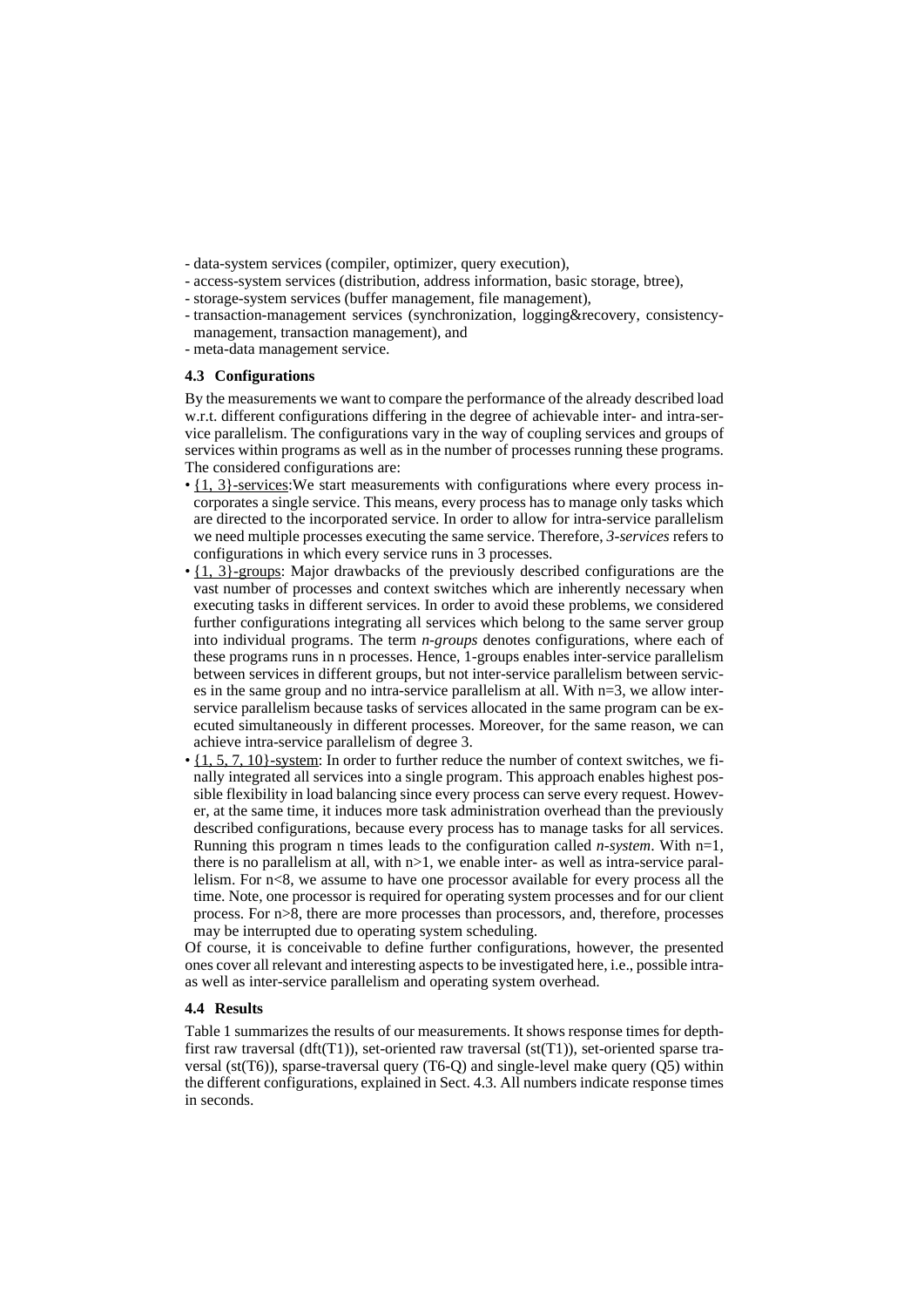|              | dft(T1) | st $(T1)$ | st $(T6)$ | T <sub>6</sub> -Q | Q <sub>5</sub> |
|--------------|---------|-----------|-----------|-------------------|----------------|
| 1-services   | 3748    | 578       | 15.4      | 127               | 43             |
| 3-services   | 3958!   | 501       | 13.7      | 155               | 59             |
| 1-groups     | 3403    | 590       | 15.8      | 134               | 46             |
| 3-groups     | 3944    | 494       | 13.6      | <u>121</u>        | 46             |
| 1-system     | 2944    | 944       | 18.1      | 192!              | 72!            |
| 3-system     | 3494    | 466       | 13.1      | 142               | 51             |
| 7-system     | 3566    | 425       | 10.6      | 128               | 49             |
| $10$ -system | 3581    | 1845!     | 27.9!     | 151               | 61             |

Table 1: Measurement results

In dft(T1), 1-system yields the best response times. This was expected because every request is performed sequentially by dft and, therefore, every atom is read by an individual request (task). Accordingly, this atom-oriented procedure naturally does not allow for any remarkable parallelism in the system. Due to the sequential and atom-oriented nature of the algorithm, further decomposition of the retrieval requests is useless. For example, when processing single steps of the retrieval within

multiple services using separate processes (1-groups, 1-services) causes additional context switches and inter-process communication (of course via shared memory). This automatically leads to increased response times. Furthermore, since there are hardly any concurrent tasks to be executed in parallel, configurations implementing a single service in multiple processes (3-services, 3-groups, 3-,7-, 10-system) obviously cannot yield decreased response times. On the contrary, these configurations require more administration overhead for synchronization of central data structures and task scheduling and, therefore, cause worse results.

Independent from aspects of parallelism, st(T1) leads to considerably improved response times because of the following dependencies: First, since set-oriented requests prevent multiple reads of the same page, they provoke less I/O (dft: 82386 page requests causing 36193 page I/Os, st: 20411/19979). Second, the number of requests reduces drastically from over 40000 atom requests to about 40 requests for sets of atoms. As a consequence, the number of internal tasks decreases because the latter are set-oriented, too. This ends in drastically reduced task administration overhead. At the same time, set-oriented requests allow for more parallelism in internal processing. Even if our data actually is stored on a single disk, we divide atom requests asking for multiple atoms into 7 tasks (number of available processors) each processing distinct atom sets or, in the case of base scans, each reading distinct pages. This means, at the disk level every I/O is synchronized, but buffer management, address calculation and atom projection can be performed in parallel. In this improved environment, our 1-system configuration yields bad results in comparison to other configurations because it does not enable any parallelism. Contrarily, inter-service parallelism achieves substantial performance improvements. Due to sequential I/O intra-service parallelism attains only comparatively small improvements. In both set-oriented traversals our 7-system configuration achieves best response times. The extremely bad results for the 10-system configuration are caused by operating system (OS) process scheduling and by our implementation of busy waiting locks on central data structures. Short-term busy waiting locks are very efficient, if the OS does not interrupt processes. With 10-system, however, we always have a lot of tasks to be executed which keep all processes busy. Therefore, the OS has to interrupt running processes holding some locks. As a consequence, other processes requesting such a lock cannot be continued until the interrupted process will be resumed. At the same time, the waiting process does voluntarily give up the processor.

A comparison of query response times for T6-Q and Q5 between 1-system and 1-services again proves that inter-service parallelism and pipelining can yield considerable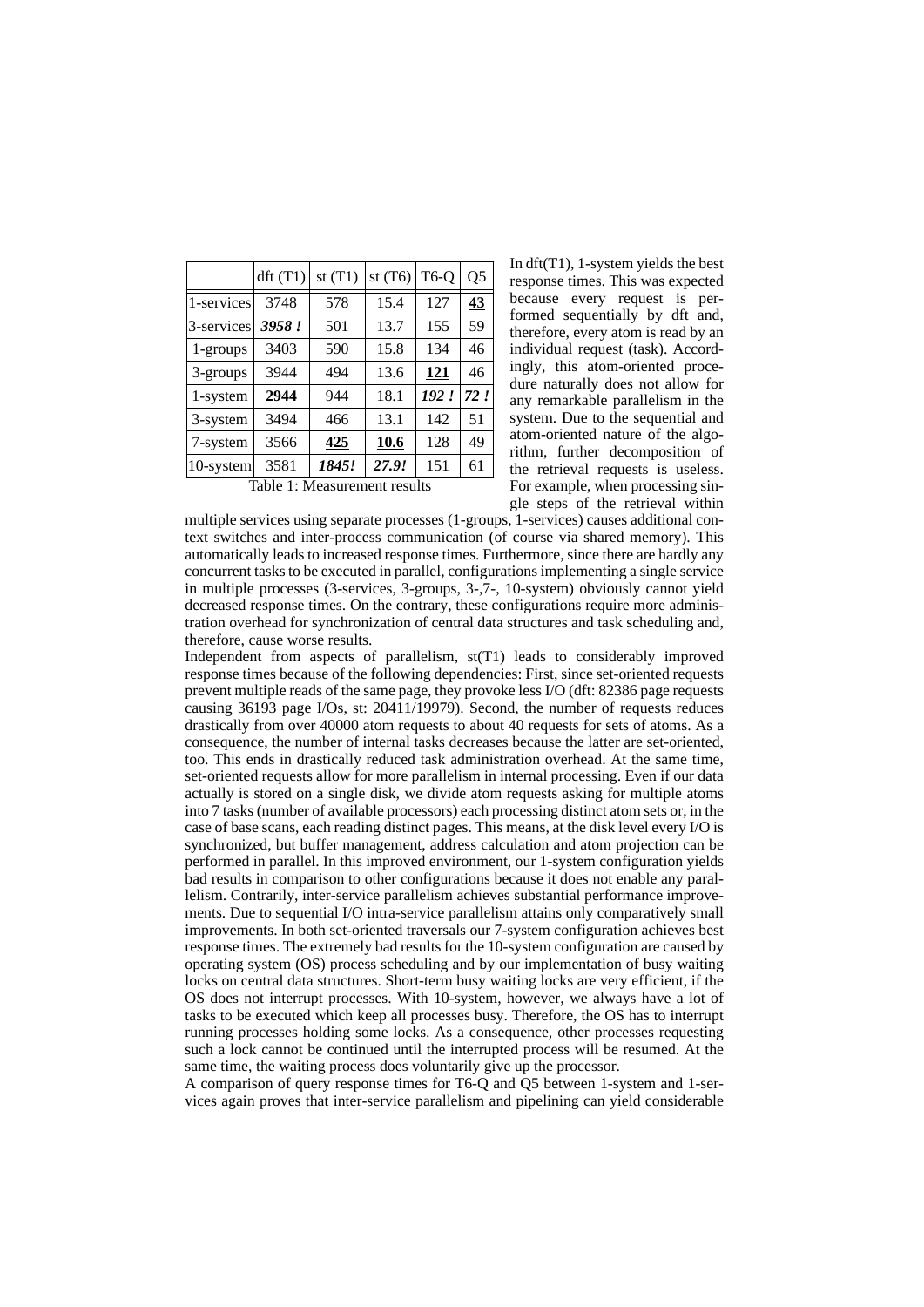performance improvements. Here, 1-system results in maximum response times whereas configurations which enable more exploitation of inter-service parallelism return better results. Results obtained with 3-services and 3-groups demonstrate that query execution apparently only marginally benefits from intra-service parallelism. Since Q5 and T6-Q require construction of a lot of (partial) molecules which could be done in parallel, this observation was surprising and will require some more detailed investigations in the future. Finally, compared to 1-services with 3-services response times increase due to the vast number of processes and context switches.

Summarizing, there is actually no optimal configuration for every load. As expected, our 1-system configuration optimally supports sequential processing. Set-oriented requests with high demands for I/O require data parallelism with various tasks retrieving pages from a couple of disks. Contrarily, within construction of molecules, pipelining can improve response times significantly. Therefore, system decomposition into multiple dedicated server processes yielded optimal performance for the current system implementation. Finally, the 7-system configuration leads to at least almost optimal results despite some additional administration overhead. Configurations where the number of processes exceeds the number of available processors (e.g. 10-system) can lead to drastic performance deteriorations. Therefore, we conclude that an the 7-system configuration is a very attractive candidate for a standard configuration supporting mixed workload consisting of various concurrent applications.

#### **5 Summary**

In this paper, we presented a client/server-based implementation architecture for a parallel complex-object DBMS which enables pipelining and independent parallelism between as well as within system services. In particular, we concentrated on various possibilities for mapping services to processes and evaluated these strategies by measurements. The measurements yielded some remarkable observations deserving further examinations. First of all, set-oriented traversal operations (st) additionally can benefit from I/O-parallelism when data is distributed across multiple disks. Therefore, we will integrate this feature in a next step. Second, pertaining queries, we observed performance improvements by pipelining between different services/layers. Third, the evaluation of a complex query containing a recursion operator showed the utmost importance of carefully implementing and considering parallel processing within single operators. In these cases, pipelining does not achieve optimal usage of processor resources and, therefore, does not result in optimal response times. Fourth, those configurations which comprise all services in every process, turned out to achieve nearly optimal response times in almost all operations considered despite their inherent administration overhead. Then, however, the number of processes must not exceed the number of available processors. Finally, compared with these results, it turned out that careful design of algorithms and system architecture is more important to achieve performance improvements than system configuration. Consequently, we will look for generally applicable strategies for intra-operator parallelism on complex objects especially considering the problem of overlapping structures.

#### **References**

- [1] Bancilhon F., Ferran G.: The ODMG Standard for Object Databases, Proc. DASFAA '95, April 1995, pp. 273-283
- [2] Pistor P.: Object-Orientation in SQL3: State and Tendency, (in German) Informatik Spektrum, Springer Verlag, Vol. 16, No. 2, 1993, pp. 89-94
- [3] Chamberlain D., Mattos N., Cheng J., DeMichiel L.: Extending relational database technology for new applications, IBM Systems Journal, Vol. 33, No. 2, 1994, pp. 264-279